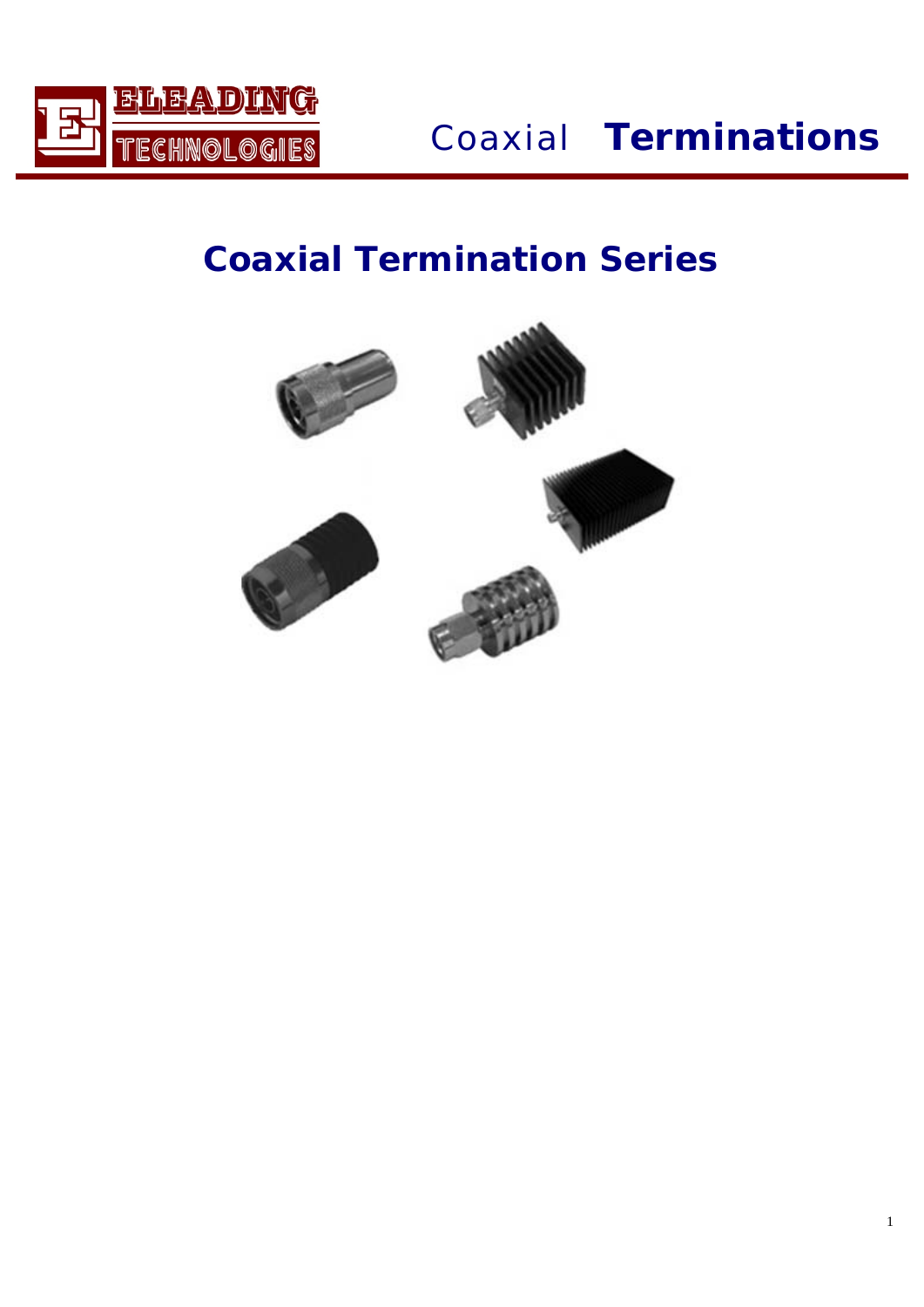# **Model** :**ET-RS-0.5DF-ETL**

Frequency :DC-3GHz DC-6GHz VSWR : 1.20 :1 , 1.25:1 Impedance: 50Ω Power Rating: 0.5W Connector :SMA Dimension : φ9×13 Weight: 3.5g



#### **Model** :**ET-RT-2D-ETL**

Frequency :DC-3GHz DC-6GHz VSWR : 1.20 :1 ,1.25:1 Impedance: 50Ω Power Rating :2W Connector: TNC Dimension : φ16×28 Weight :20g

# **Model** :**ET-RB-2DF-ETL**

Frequency :DC-3GHz DC-6GHz VSWR  $1.20: 1$ :1 1.25:1 Impedance: 50Ω Power Rating :2W Connector :BNC Dimension : φ15×28 Weight :15g





36

#### **Model** :**ET-RN-2DF-ETL**

Frequency :DC-3GHz DC-6GHz VSWR : 1.15 :1 , 1.25:1 Impedance: 50Ω Power Rating :2W Connector: N Dimension : φ20×36 Weight :40g

# **Model** :**ET-RS-2DF-ETL**

Frequency :DC-3GHz DC-6GHz VSWR  $1.15: 1$ :1 1.25:1 Impedance: 50Ω Power Rating :2W Connector :SMA Dimension : φ15×25 Weight :17g

# **Model** :**ET-RS-5DF-ETL**

Frequency :DC-3GHz DC-6GHz VSWR  $: 1.15: 1, 1.25:1$ Impedance: 50Ω Power Rating :5W Connector :SMA Dimension : φ24×43 Weight :29g





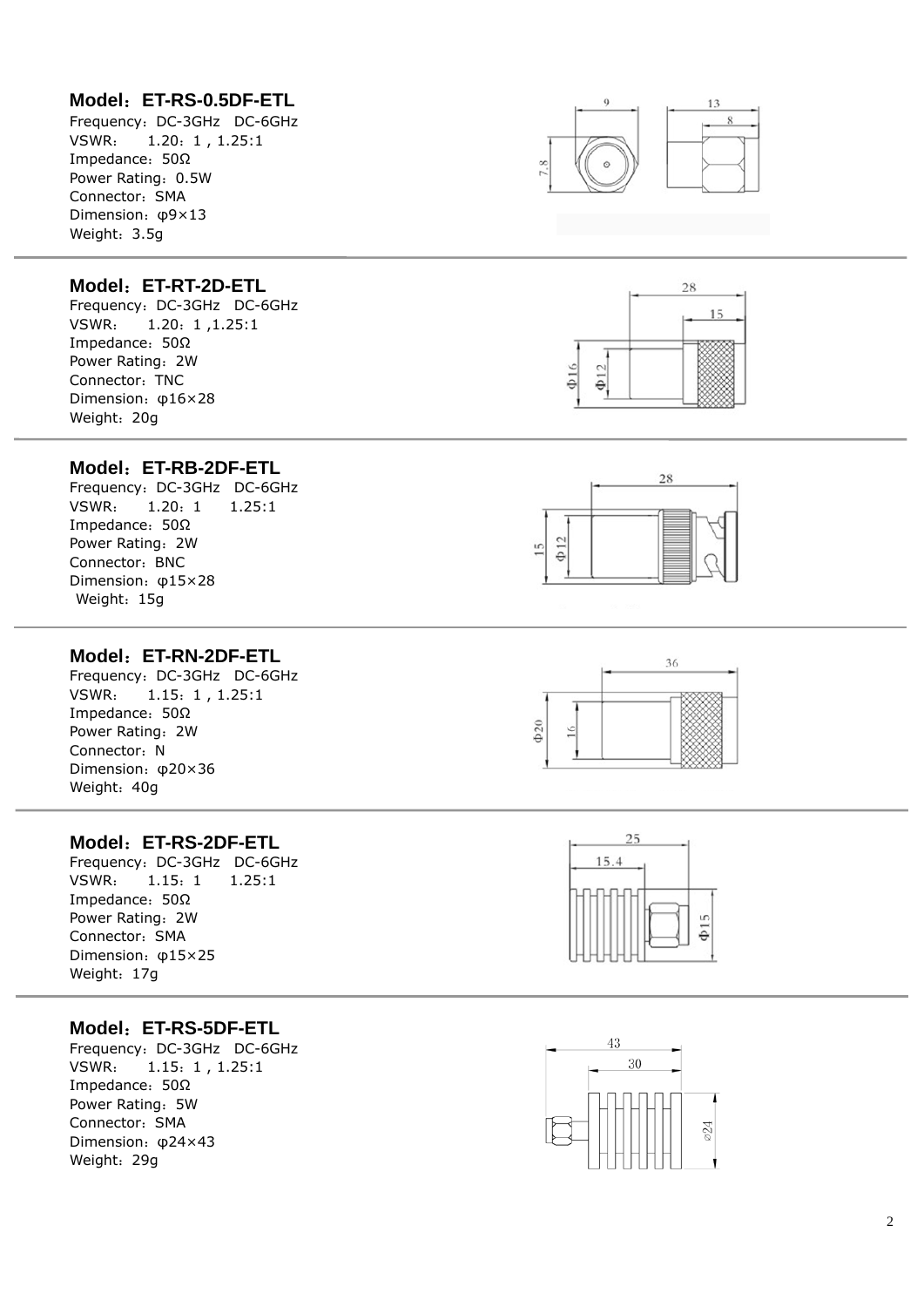# **Model** :**ET-RT-5DF-ETL**

Frequency :DC-3GHz DC-6GHz VSWR : 1.15 :1 ,1.25:1 Impedance: 50Ω Power Rating :5W Connector: TNC Dimension : φ20×33 Weight :36g



Frequency :DC-3GHz DC-6GHz VSWR 1.15: 1 :1 1.25:1 Impedance: 50Ω Power Rating :5W Connector: TNC Dimension : φ30×46 Weight :30g

#### **Model** :**ET-RN-5DF-ETL**

Frequency :DC-3GHz DC-6GHz VSWR 1.15: 1 :1 1.25:1 Impedance: 50Ω Power Rating :5W Connector: N Dimension : φ20×37 Weight :34g

#### **Model** :**ET-RNB-5DF-ETL**

Frequency :DC-3GHz DC-6GHz VSWR  $1.15: 1$ :1 1.25:1 Impedance: 50Ω Power Rating :5W Connector: N Dimension : φ30×50 Weight :60g

## **Model** :**ET-RF-5DF-ETL**

Frequency :DC-3GHz DC-6GHz VSWR : 1.15 :1 , 1.25:1 Impedance: 50Ω Power Rating :5W Connector: Flange Dimension : φ14.8×30 Weight: 18.5g

## **Model** :**ET-RNB-10DF-ETL**

Frequency :DC-3GHz DC-6GHz VSWR 1.15: 1 :1 1.25:1 Impedance: 50Ω Power Rating :10W Connector: N Dimension : φ35×58 Weight: 100 g











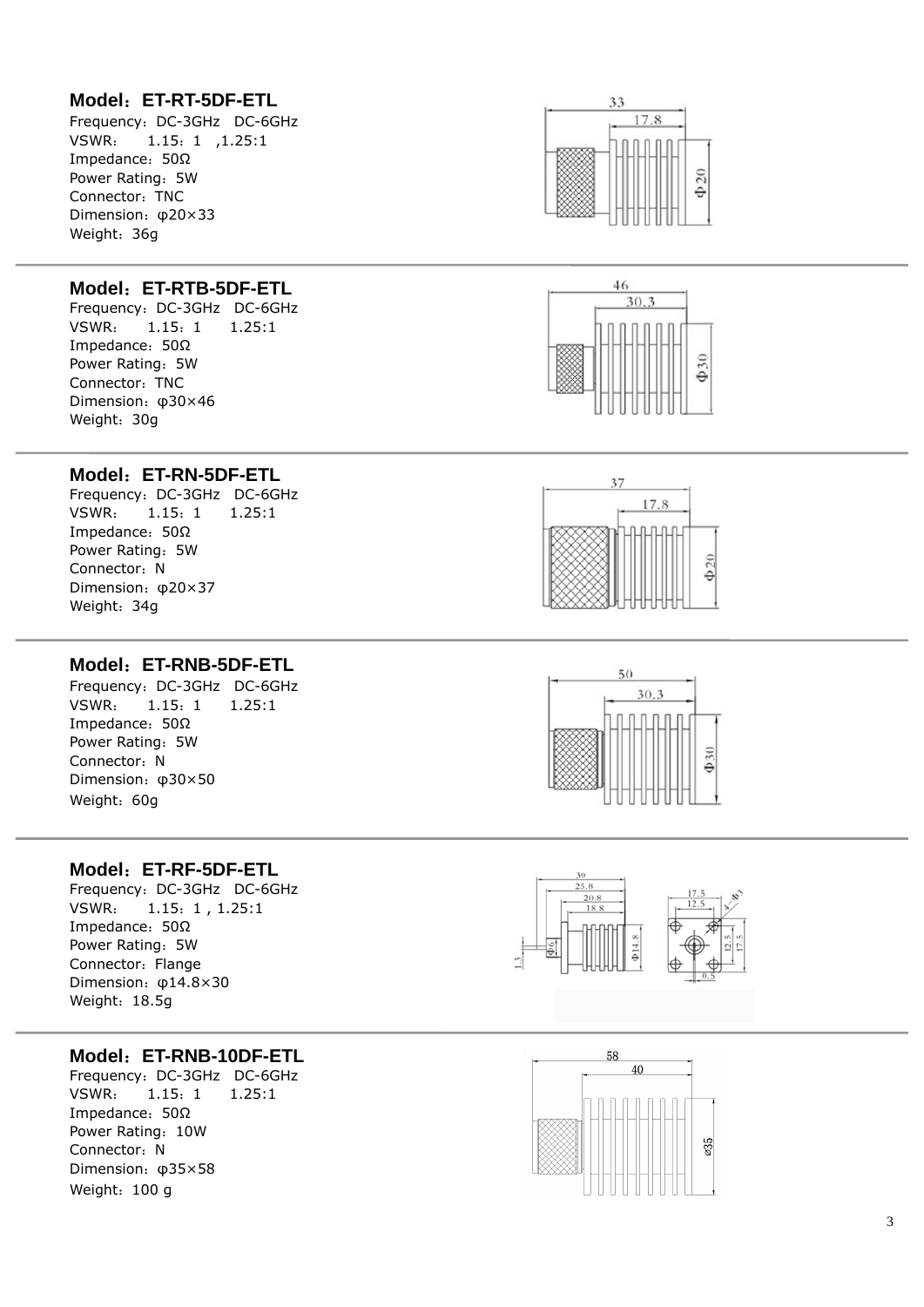# **Model** :**ET-SN-10DF-ETL**

Frequency :DC-3GHz DC-6GHz VSWR: 1.15: 1, 1.25:1 Impedance: 50Ω Power Rating :10W Connector: N Dimension :39×65×65 Weight :300g



60

 $\odot$ 



Frequency :DC-3GHz DC-6GHz VSWR  $1.15: 1$ :1 1.25:1 Impedance: 50Ω Power Rating :10W Connector: N Dimension :60×60×50 Weight :286g

#### **Model** :**ET-RNB-20DF-ETL**

Frequency :DC-3GHz DC-6GHz VSWR 1.15: 1 :1 1.25:1 Impedance: 50Ω Power Rating :20W Connector: N Dimension : φ40×70 Weight: 135 g

## **Model** :**ET-SN-20DF-ETL**

Frequency :DC-3GHz DC-6GHz VSWR 1.15: 1 :1 1.25:1 Impedance: 50Ω Power Rating :20W Connector: N Dimension: 70×60×50 Weight :330g

## **Model** :**ET-RNB-30DF-ETL**

Frequency :DC-3GHz DC-6GHz VSWR  $1.15: 1$ :1 1.25:1 Impedance: 50Ω Power Rating :30W Connector: N Dimension : φ45×90 Weight :210g

## **Model** :**ET-SN-30DF-ETL**

Frequency :DC-3GHz DC-6GHz VSWR  $1.20:1$ :1 1.25:1 Impedance: 50Ω Power Rating :30W Connector: N Dimension :100×70×50 Weight :510g







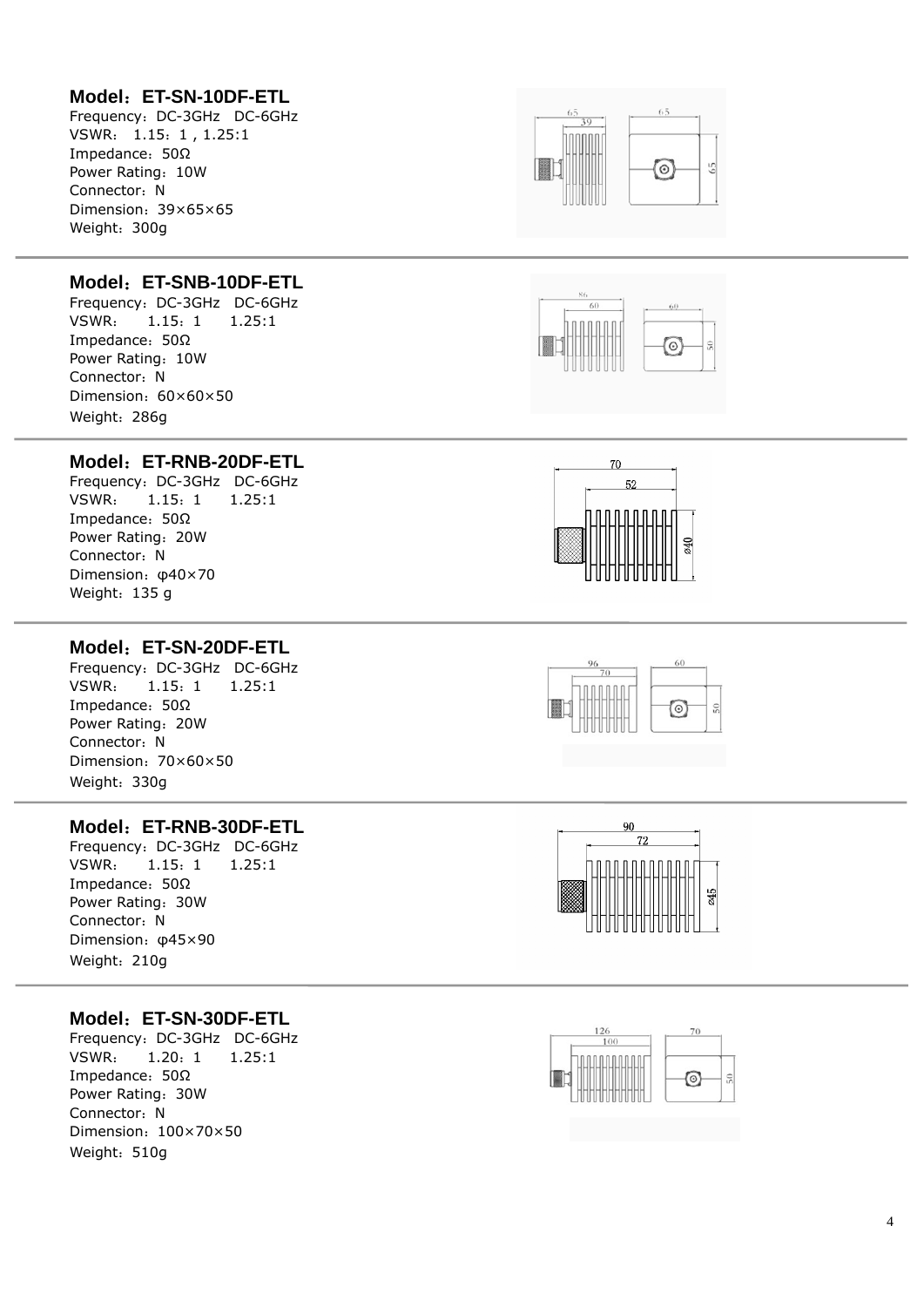## **Model** :**ET-RNF-50DF-ETL**

Frequency :DC-3GHz DC-6GHz VSWR  $1.20: 1$ :1 1.25:1 Impedance: 50Ω Power Rating :50W Connector: N Dimension : φ50×120 Weight :330 g

# **Model** :**ET-SN-50DF-ETL**

Frequency :DC-3GHz DC-6GHz VSWR : 1.20 :1 , 1.25:1 Impedance: 50Ω Power Rating :50W Connector: N Dimension :100×85×60 Weight: 730g

#### **Model** :**ET-SN-100DF-ETL**

Frequency :DC-3GHz DC-6GHz VSWR : 1.20 :1 , 1.25:1 Impedance: 50Ω Power Rating :100W Connector: N Dimension :142×120×65 Weight: 1.5Kg

#### **Model** :**ET-SN-200DF-ETL**

Frequency :DC-3GHz DC-6GHz VSWR 1.20: 1 :1 1.25 :1 Impedance: 50Ω Power Rating :200W Connector: N Dimension :230×160×87 Weight: 3.4Kg

#### **Model** :**ET-SN-300DF-ETL**

Frequency :DC-3GHz DC-6GHz VSWR  $: 1.20: 1 1.25: 1$ Impedance: 50Ω Power Rating :300W Connector: N Dimension :300×160×86 Weight: 5.1Kg

#### **Model** :**ET-SNB-300DDF-ETL**

Frequency :DC-3GHz , DC-6GHz VSWR  $1.20:1$ :1 1.25 :1 Impedance: 50Ω Power Rating :300W Connector: N Dimension :298×100×60 Weight :4Kg